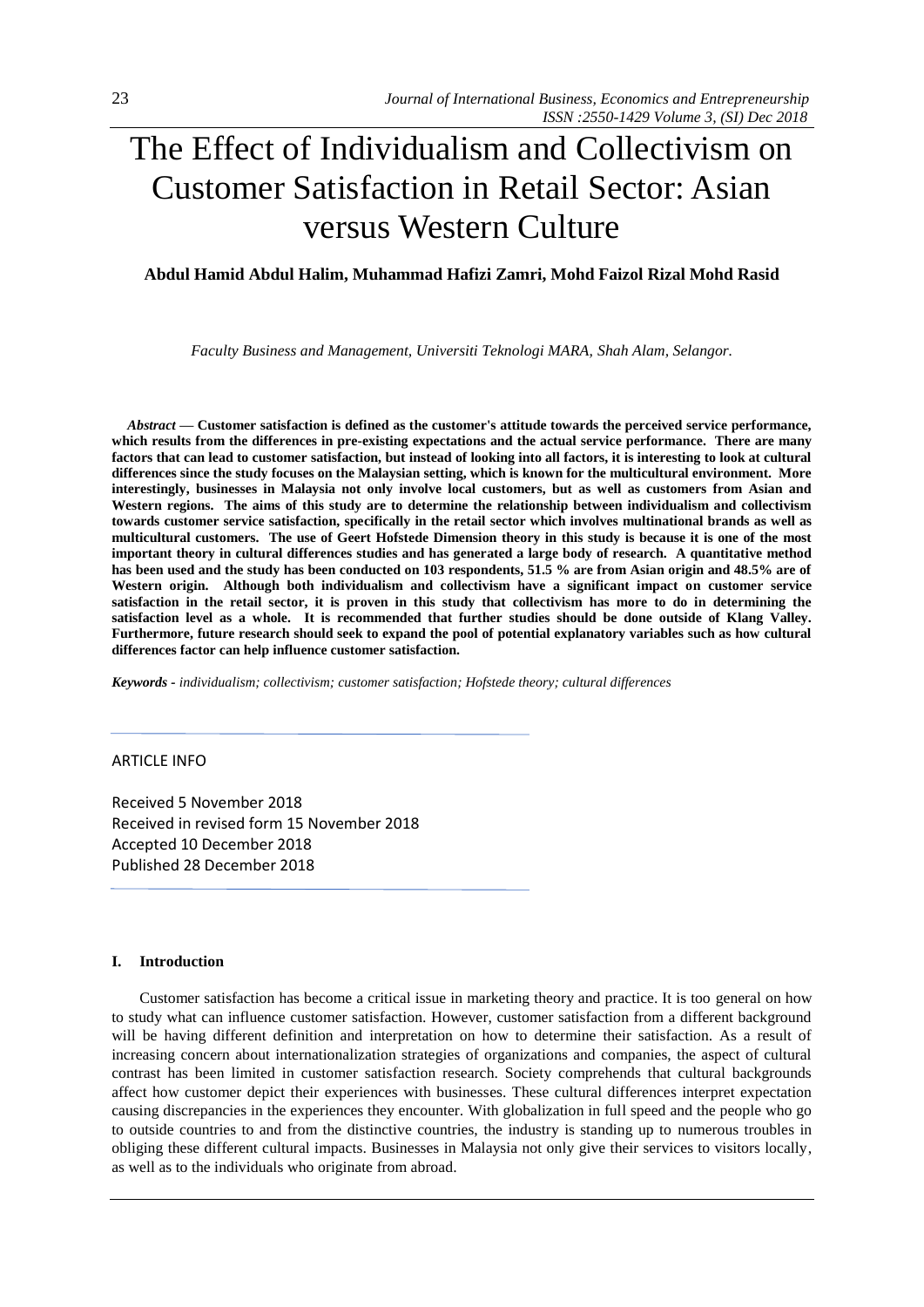This research investigates the effects of cultural factors in two specific cultural syndromes - collectivism and individualism toward customer satisfaction. Although extensive research has addressed individualism and collectivism, there is still increasing attention to cultural classifications that address how hierarchy and power are patterned across societies, and their associated privileges and obligations. This is mostly true in Malaysia, where businesses thrive on the differences in culture.

This research intends to discover the relationships between collectivism and individualism towards customer satisfaction that can be applied for those that want a deeper understanding of how to achieve their customer satisfaction. With close inspection of different cultures through research literature, a clearer understanding of the perception of the customer's satisfaction and specialized services for customers can be reached.

Hence, the objective of this research is to investigate the relationships between collectivism and individualism towards customer satisfaction in the retail sector. Besides that, this research aims to identify the most influence working element on customer service satisfaction in the retail sector.

# **II. Problem Statement**

The retail sector is a unique industry in Malaysia. In many circumstances, tourists and expatriates contribute to sales. To increase the customer satisfaction level in the retail sector, retailers need to understand the culture of their vast customers' pool. Customer satisfaction is the most essential factor in marketing and promotion. Researches also showed that satisfaction and dissatisfaction are related to the cultural background of the customers (Overby, 2015). An unambiguous understanding of cultural contrasts in the expectation and needs of the customer from various backgrounds will make it possible to provide the services that meet the customer's expectations. Studies on the cultural differences between Western and Asian tourists will help to better understand this. After all, the greatest cultural differences appear among Asian and Western cultures (Thitthongkam & Walsh, 2010). Moreover, customers from Asian and Western countries have a different perspective on what makes the services good to them (Voldnes, et al., 2012).

Without truly understand how cultural differences work, retailers and consumers will have different expectations on the standard of good versus bad services. What is considered a good service in one country could be inappropriate in another country. As such, retailers must pay attention to dissatisfy customers as much as to those who are satisfied because dissatisfied customers are more likely to spread the bad news as compared to satisfied customers who would just go home and enjoy the day. Unhappy customers usually don't complain directly, they usually exit, walk and talk and start spreading negative word-of-mouth. Word-of-mouth intentions also constitute a central measure of customer evaluations of service encounters (Whipple, et al., 2010).

Cultural background can have a significant impact on how comfortable someone feels opening up to services that they receive. Study about culture differences will help retailers and researchers to prevent misunderstandings that may arise from different cultures. High understanding of these differences will bring higher customer satisfaction.

#### **III. Literature Review**

Given the growth of internalization business, culture is getting more and more accepted as to be the impact on marketing (Laroche & Park, 2013). Cultural intelligence and customer satisfaction are positively correlated (Kopalle, et al., 2010). When it comes to differentiation, especially within this topic, seller and buyer that comes from different cultures or background, need to be prepared to adjust the strategy to contribute exactly this difference (Cannon, et al., 2010). As such, culture difference is a system of beliefs and behaviors that acknowledge the presence other diverse groups in society, and values their cultural differences, and enables their continued contribution within an inclusive cultural context that allows all in the society (Ahmed, et al., 2016).

Hofstede, in much of his researches, concludes that Asian culture is more collective while Western culture tends to be more individualistic (Hofstede, 1984; Hofstede, 2001; Hofstede, 2010). Furthermore, some service quality researchers also suggest that there is a need to develop an advanced measure of the cultural dimensions of service, particularly on individualism or collectivism (Ladhari, 2008).

Customers from different countries or region contribute in many different ways of the feeling, act and think (Hofstede & Minkov, 2010). Intercultural service encounter means where the customer and the service provider are from different cultures. Thus, customers may find it difficult to communicate or even get specific information regarding products or services. Concerning the cultural aspect of services, studies have shown that customers from different culture differently assess and sees a company's service quality (Zhang, et al., 2008).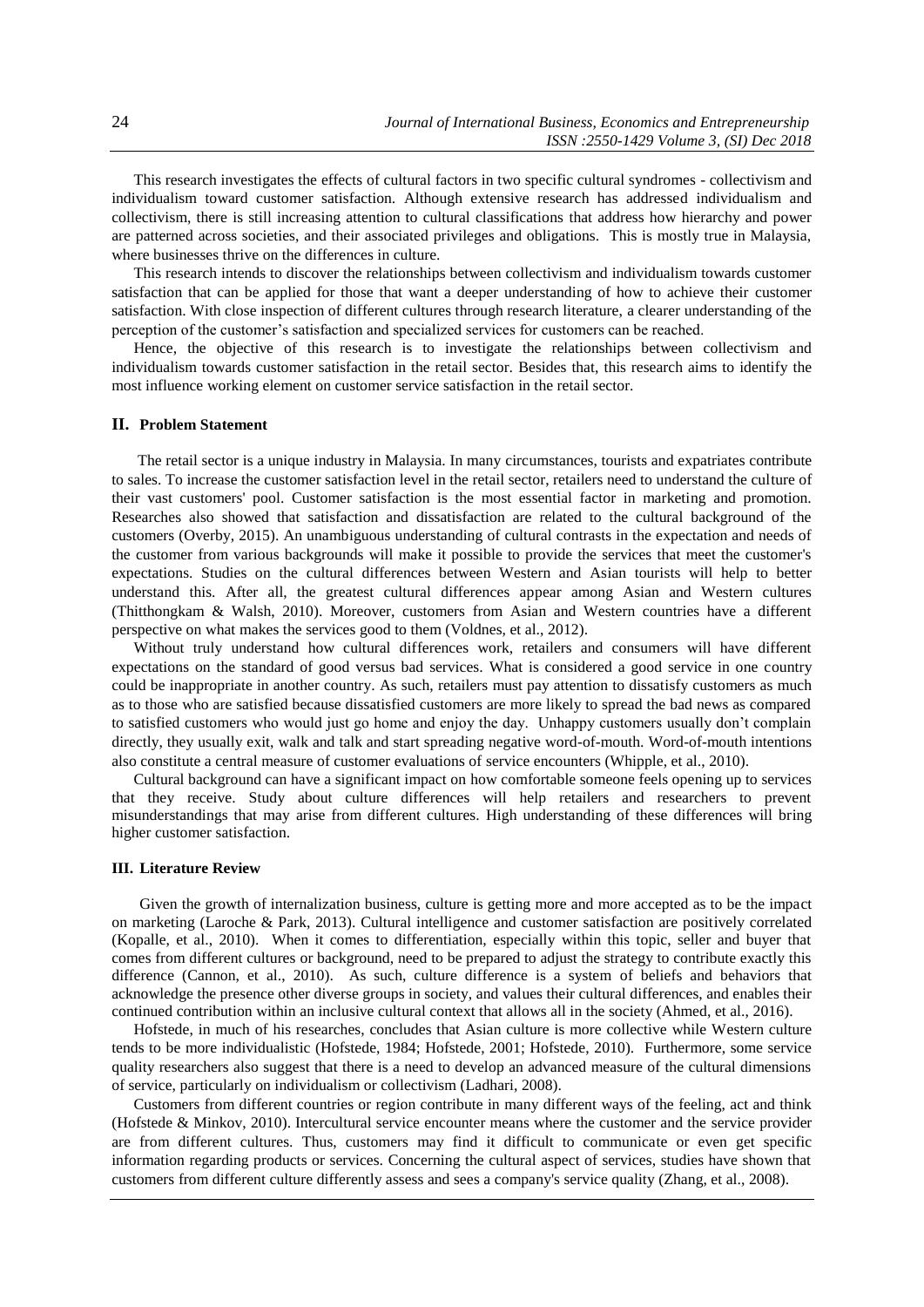Even though people who lived in Malaysia, who shares some of the culture ground, they tend to have different patterns of the way they buy and consume because they have a different cultural background. The Asian and Western societies differ so much from each other that cultural clashes and misunderstandings are not uncommon.

#### *a. Collectivism*

Customers from collectivism culture are likely easier to appreciate expressive social influences, in which behavior is adapted to fulfill the relationship that determines itself with the other important ones. It discourages individuals from arguing and standing out. Collectivism people highlighted the compliance, respect for the group, they tend to cooperate with the group, including relying on each other and most interesting about collectivist is to save the "face" (Holmes, 2017). The word "face", according to Thompson (2015) is related to nobility, wrongdoing, rank, personality, praise, and embarrassment.

The collectivist prefers a close and long relationship (Frank, et al., 2015). People who are in-groups of collectivism will take care of each other as they are loyal to the group (Laroche & Park, 2013). Even though the service quality is quite low, the collectivism people can be more tolerant as the service provider is a member of their group. Furthermore, collectivists are more preferred in creating and continuing their relationship with the service provider because they will not abandon their members easily. Collectivism customer tends to have a low level of expectation toward the service quality given (Guilbault & Omanwa, 2014).

 Collectivism is also known with a strong motivation of responsibility, seek for members' advice and give a commitment to the group and it is said that collectivism group is more acquiescent than those in individualism group (Ihtiyar, et al., 2013).

#### *b. Individualism*

Individualistic cultures are more self-ruled, accepting rebellion and creativity (Meng, 2010). It was found that they are easily joined and leave groups as they are not emphasizing to develop and have a long-lasting relationship with members. According to Hofstede (2006), the cultural traits of individualism is that the ties between individuals are detached. The interesting about individualism is that they appreciate self-liberty that includes competitions, face to face communications, peace, self-knowledge and specialties (Hofstede & Minkov, 2010). People who take into considerations about themselves and their close family members are also considered as individualistic (Panda & Das, 2015). They believe of making a decision regarding their own opinions will bring the best outcomes, instead of listening to others' advice.

Individualist customers would expect service providers to respect and care about them, show empathy and personal attention, and display confidence about the services they are receiving (Kim & Cho, 2011). Individualistic customers are less tolerant than collectivists in terms of perceiving low-quality services because individualists can easily join and leave a group, they also can easily leave the service provider with poor services and have a very high probability of not coming back for the services (Matos, et al., 2013).

#### **IV. Research Hypothesis**

Hypothesis 1 (H1): There is a positive relationship between collectivism and customer service satisfaction in the retail sector.

Hypothesis 2 (H2): There is a positive relationship between individualism and customer service satisfaction in the retail sector.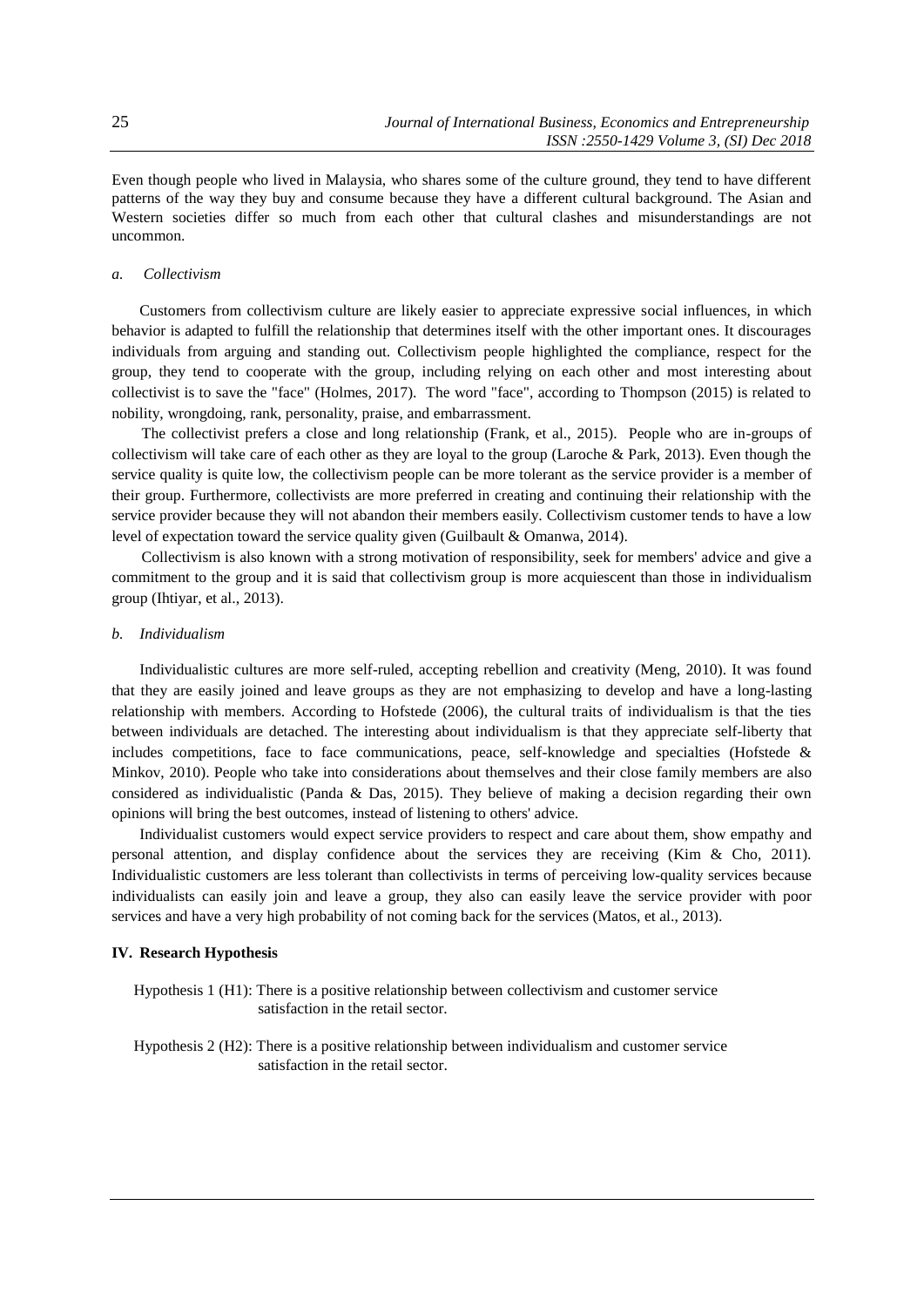# **V. Research Framework**



Table 1 shows the very basic framework posited by Hofstede himself. As this is also the very essence of culture, the researcher decided to adhere to the main theory and test it in Malaysia's settings. *a. Research Methodology*

In this study, the method used is the correlation coefficient study where it measures the strength and direction of the linear relationship between collectivism culture and individualism culture with customer satisfaction. One hundred and three (103) respondents were involved in the study. The distribution of the respondents' origin is considered fair in the researcher's opinion as it represents both sets of the so-called 'big culture' in the world. The respondents were asked to answer 45 questions that were related to the research objective. These questionnaires used 5 Likert scales, and the respondents were asked to indicate their level of agreement or disagreement ranging from 1 strongly disagree to 5 strongly agree on the statement regarding collectivism culture and individualist culture. The instrument used for this study is a questionnaire which was adapted from several types of research in the past.

# **VI. Findings and Discussions**

103 questionnaires were collected and analyzed among the selected retail stores' customers in Suria KLCC; one of the biggest shopping centers in Malaysia and also the perfect venue to obtain respondents from Asian and Western backgrounds. Among them, 45.6% are males and 54.4% are female. Of all the respondents, it is found that there are 51.5% (53) of the respondents were from Asian origin and 48.5% (50) were from the Western origin (Table 2).

|       |              | Table 2. Origin of Respondents<br><b>Frequency</b> | Percent | <b>Valid</b><br><b>Percent</b> | <b>Cumulative</b><br>Percent |
|-------|--------------|----------------------------------------------------|---------|--------------------------------|------------------------------|
|       | <b>Asian</b> | 53                                                 | 51.5    | 51.5                           | 51.5                         |
|       | Western      | 50                                                 | 48.5    | 48.5                           | 100.0                        |
| Valid | <b>Total</b> | 103                                                | 100.0   | 100.0                          |                              |

|  |  | Table 2: Origin of Respondents |
|--|--|--------------------------------|
|  |  |                                |

*a. The relationship between collectivism and customer satisfaction*

Table 3 illustrates that there is a weak positive relationship between collectivism and customer satisfaction scores ( $r = 0.232$ ,  $p < 0.05$ ). Therefore, the higher the collectivist culture, the higher the customer satisfaction scores will be obtained.

*b. The relationship between individualism and customer satisfaction*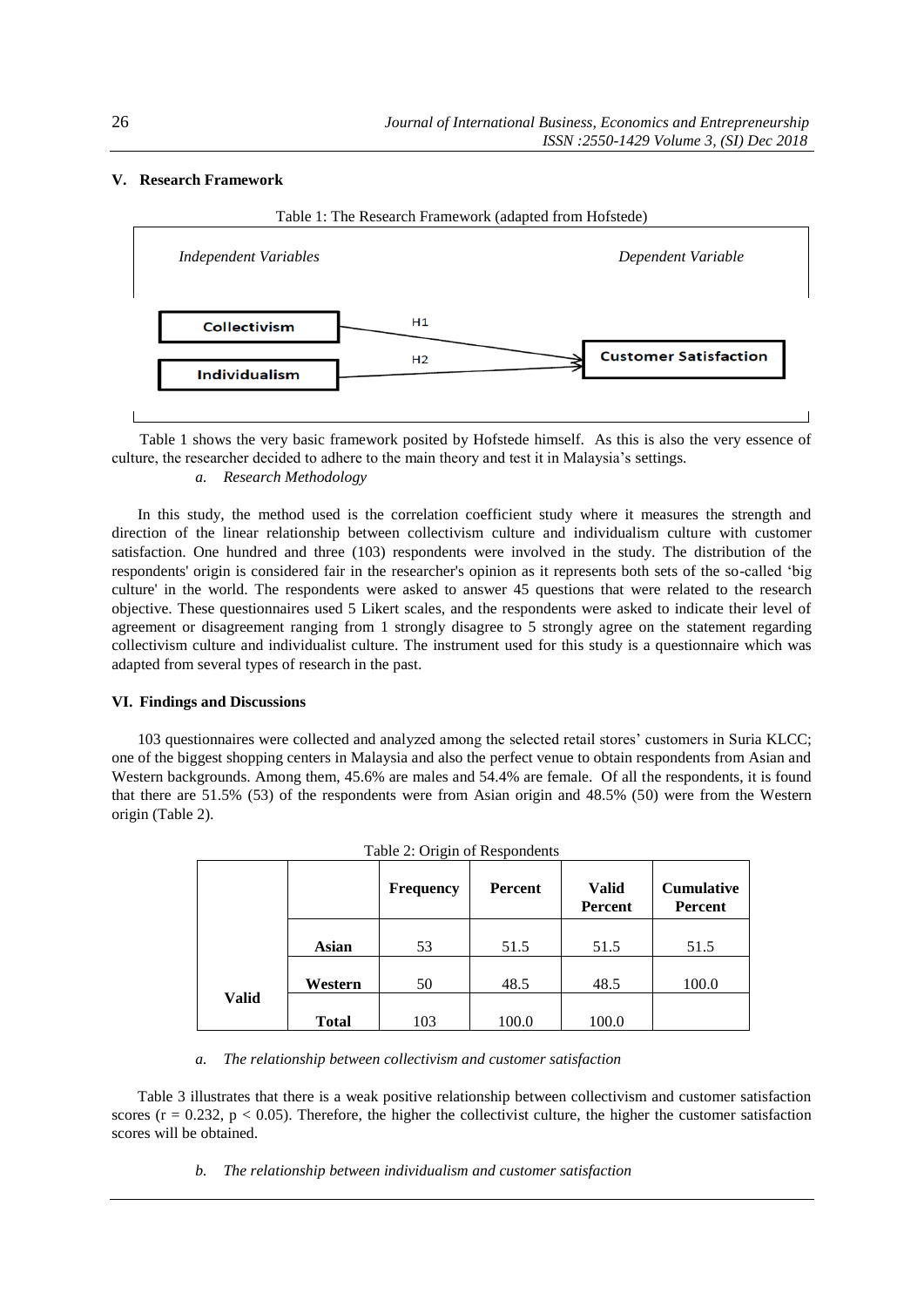Table 4 illustrates that there is a moderate positive relationship between individualism and customer satisfaction scores ( $r = 0.308$ ,  $p < 0.05$ ). Therefore, the higher the individualism culture, the higher the customer satisfaction scores will be obtained.

|                     |                            | <b>Customer Satisfaction</b> | Collectivism |  |  |
|---------------------|----------------------------|------------------------------|--------------|--|--|
| <b>Customer</b>     | <b>Pearson Correlation</b> |                              | $.232**$     |  |  |
| <b>Satisfaction</b> | Sig. (1-tailed)            |                              | .009         |  |  |
|                     | N                          | 103                          | 103          |  |  |
| Collectivism        | <b>Pearson Correlation</b> | $.232**$                     |              |  |  |
|                     | Sig. (1-tailed)            | .009                         |              |  |  |
|                     | N                          | 103                          | 103          |  |  |

Table 3: Collectivism versus customer satisfaction

\*\*. Correlation is significant at the 0.01 level (1-tailed).

|                      |                            | <b>Customer Satisfaction</b> | Individualism |
|----------------------|----------------------------|------------------------------|---------------|
|                      |                            |                              |               |
|                      | <b>Pearson Correlation</b> |                              | $.308**$      |
| <b>Customer</b>      |                            |                              |               |
| <b>Satisfaction</b>  | Sig. (1-tailed)            |                              | .001          |
|                      |                            |                              |               |
|                      | N                          | 103                          | 103           |
|                      |                            |                              |               |
|                      | Pearson Correlation        | $.308**$                     |               |
| <b>Individualism</b> |                            |                              |               |
|                      | Sig. (1-tailed)            | .001                         |               |
|                      |                            |                              |               |
|                      | N                          | 103                          | 103           |
|                      |                            |                              |               |

Table 4: Individualism versus customer satisfaction

\*\*. Correlation is significant at the 0.01 level (1-tailed).

# *c. The most influencing working element*

 Table 5 indicates, as the level of individualism culture among customer increase by one standard deviation, customer satisfaction will increase by 0.287 of a standard deviation. Furthermore, customer satisfaction will increase by 0.202 of a standard deviation as collectivism culture level increase by one standard deviation. Therefore, the most influence would be the individualism variable with a beta weight of 0.287, where the individualism variable is positive significance  $(p<0.05)$ . Based on the data presented above, both hypotheses (H1 & H2) are accepted.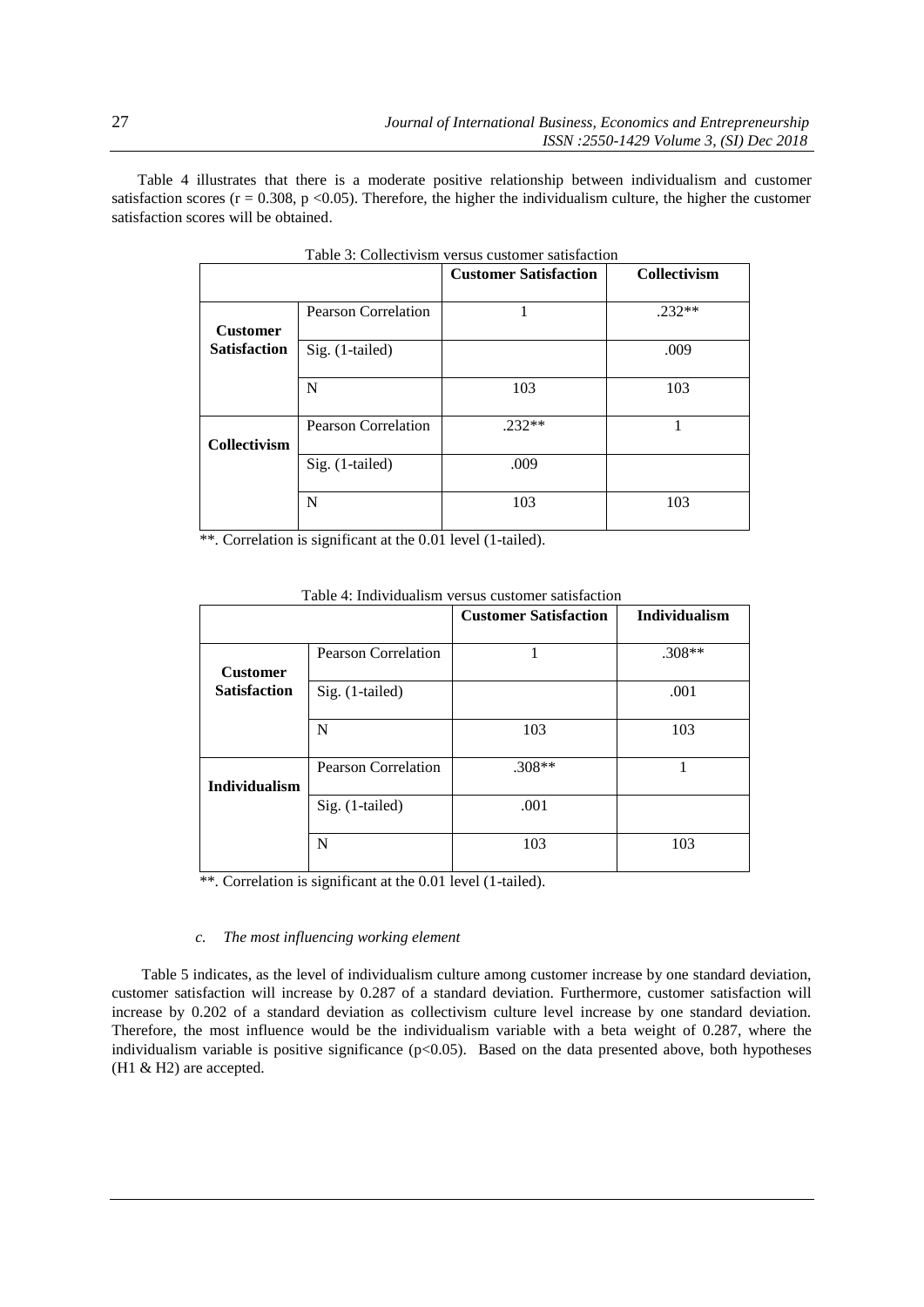| Model |               | Unstandardized |            | Standardized |       | Sig. |
|-------|---------------|----------------|------------|--------------|-------|------|
|       |               | Coefficients   |            | Coefficients |       |      |
|       |               | в              | Std. Error | Beta         |       |      |
|       | (Constant)    | .799           | .592       |              | 3.040 | .003 |
|       | Individualism | .352           | .115       | .287         | 3.067 | .003 |
|       | Collectivism  | .261           | 121        | .202         | 2.163 | .033 |

Table 5: Coefficients (most influencing culture on customer satisfaction)

a. Dependent Variable: Customer satisfaction

# **VII.Conclusion and Recommendations**

Majority of the respondents are female and single. Most of the respondents are in the age range from 25 years old and under. The findings show that most of the respondents originated from Asian countries. The result shows that understanding individualism contributes more towards customer satisfaction, even though the differences between the two variables is not that big of a gap.

In the retail sector, a cross-cultural issue is something that needs to be dealt with. In order for a company or service representatives to success, abilities like cultural awareness, adaptability, and powerful communication are basic for a customer representative to legitimately manage the desires of a customer from various cultural backgrounds. Customer's demands are very important, regardless of their race, religion, social status, or languages they use. Whether they are of individualism or collectivism, retail companies are responsible to meet their needs, and ultimately, satisfy them.

Several recommendations are laid out here:

- 1) The sample size should be larger. It is because a large number of sample size will improve the reliability of the finding. Furthermore, more robust techniques in hypothesis testing such as structural equation modeling could be executed with larger sample size, allowing causal relationships among the variables to be tested.
- 2) It is recommended that further studies should be carried out all over Malaysia. The researcher has the need to see whether there are any similarities or differences of findings in other parts of the country, especially in rural area.
- 3) Future research should seek to expand the pool of potential explanatory variables. For example, conduct the research on how other cultural differences factor can help influence customer satisfaction level such as the level of power distance, masculinity-femininity, short/long term orientation as well as uncertainty avoidance.

# **References**

- Ahmed, M., Aimin, W., & Ullah, A. (2016). Effects of Culture on Service Encounters & Customer Satisfaction. *Journal on Innovation and Sustainability, 7*(2), 41-46.
- Cannon, J. P., Doney, P. M., Mullen, M. R., & Petersen, K. J. (2010). Building long-term orientation in buyer– supplier relationships: The moderating role of culture. *Journal of Operations Management, 28*(6), 506- 521.
- Frank, B., Enkawa, T., & Schvaneveld, S. J. (2015). The role of individualism vs. collectivism in the formation of repurchase intent: A cross-industry comparison of the effects of cultural and personal values. *Journal of Economic Psychology, 51*, 261-278.
- Guilbault, M. D., & Omanwa, V. (2014). Culture and the Impact on Customer Service: Considerations for Offshoring to India. *Atlantic Marketing Journal, 3*(1), 64-73.
- Hofstede, G. (1984). *Culture's Consequences: International Differences in Work-Related Values.* Beverly Hills, CA: SAGE.
- Hofstede, G. J. (2001). *Culture's Consequences: Comparing Values, Behaviors, Institutions and Organizations across Nations.* Beverly Hills, CA: SAGE.
- Hofstede, G., & Minkov, M. (2010). *Cultures and Organizations: Software of the Mind* (ed. 3). London: McGraw-Hill.